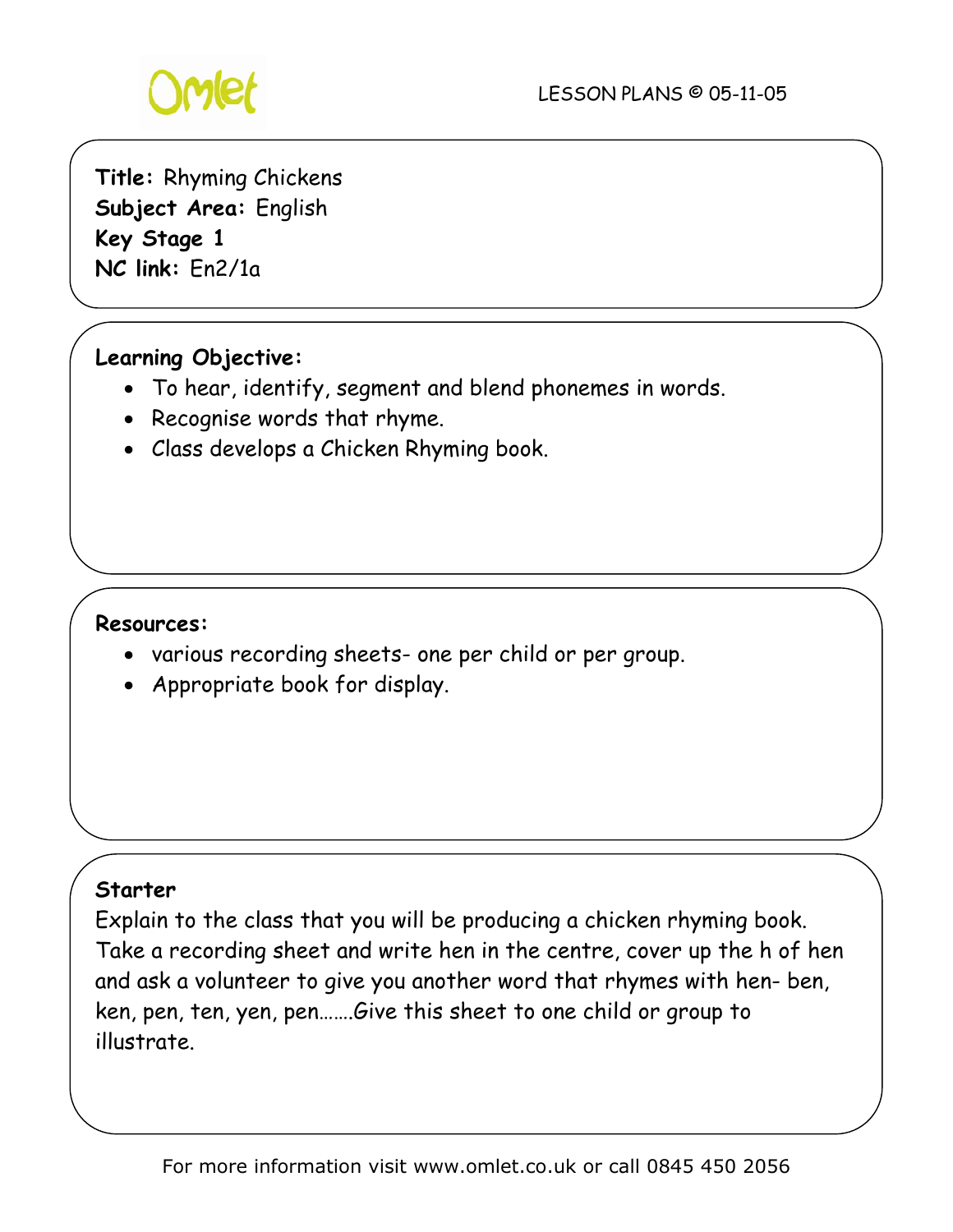

# **Main Teaching Activity:**

In groups or as a class encourage children to look at other 'chicken words'.

- Chick (kick, sick, pick, thick, wick, lick)
- Egg (peg, keg, beg, meg, leg)
- Run (bun, fun, pun, nun)

Encourage the children to illustrate their words.

Compile you rhyming words in a book.

## **Plenary**

• Look through the book. Take one of the words and see if as a class you could develop them into a rhyme. For example;

There once was a chick called mick who really enjoyed to kick.

There once was a hen called pen who lived 'til the age of ten.

## **Differentiation**

Give extra help with reading/recording. A challenge would be to develop more rhymes from the rhyming words.